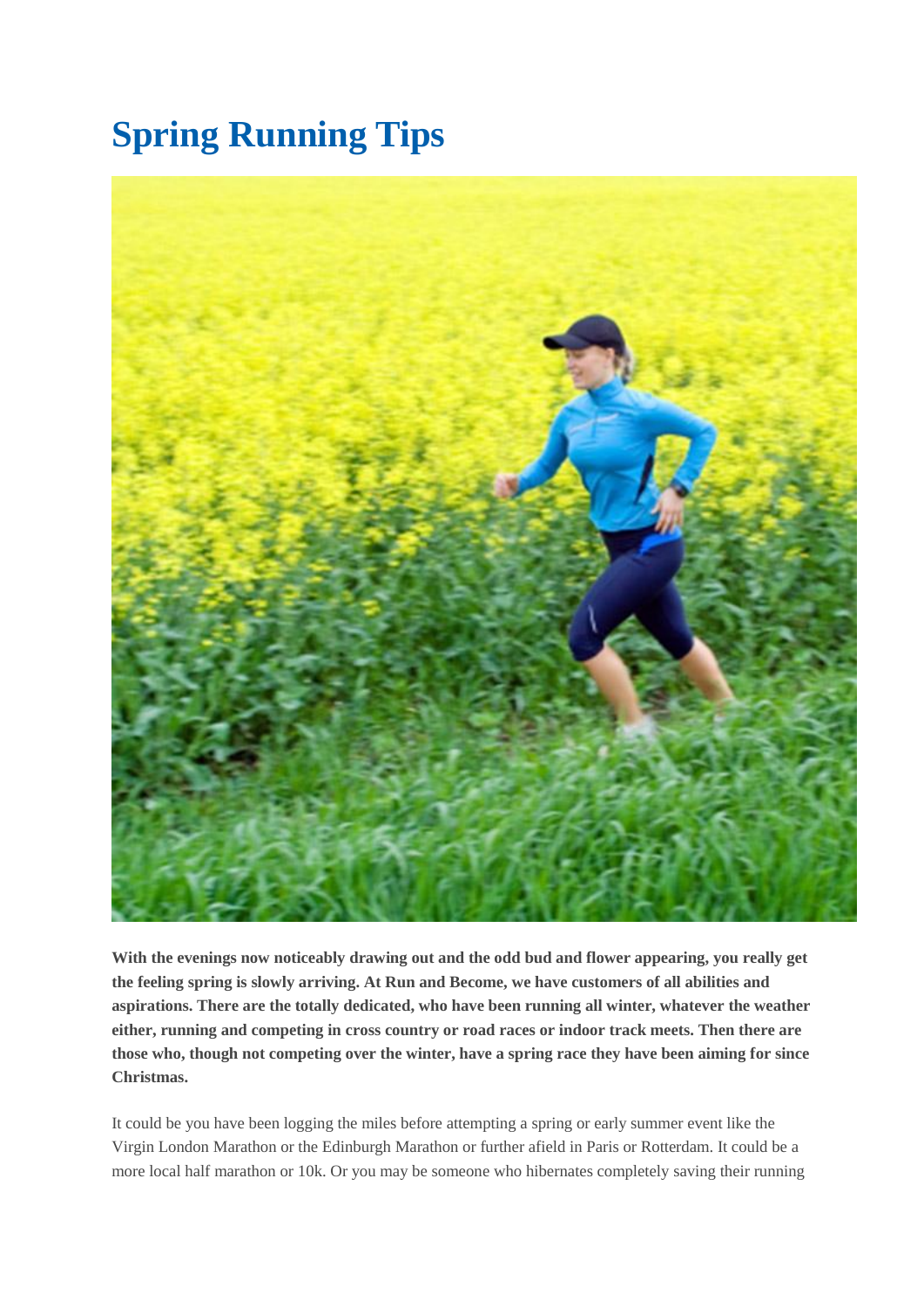for the spring and summer or spends the dark winter days inside on a treadmill only venturing out once the first daffodils and cherry blossom have been sighted. Nothing wrong with that, we all choose where exercise and running fit into our lives and as long as we are doing something, somehow, then life is still fun!

Whatever your goals, and whatever your ability, here are a few tips to help you make the most of the spring and hopefully put a spring in your step.

## **1. Taking to the Road**

**If you have been in the gym all winter and are now venturing outside again with the warmer lighter days, be sensible about returning to the roads.** They are firmer than a treadmill, and rather than a treadmill helping to carry you forward, your body has to work slightly differently and arguably slightly harder to propel you forward. So although you are not starting from scratch, you do have to take a week or two to adjust to the change of surface. Start with a short run and feel your way into things, only increasing the time or distance when you feel you are ready to.

## **2. Stepping it Up**

**Whatever your standard, spring is a time when once or twice a week you tend to step up the intensity.** Whether you are a track runner doing more or shorter speed repetitions, or a road or hill runner now doing longer or faster road or hill reps, be aware this is the time of year when coaches and physios report an increase in niggles and injuries due to a sudden or increased workload. Yes you have to work hard to make any progress, so don't talk yourself out of training harder, but be sensible and listen to your body for any signs of physical discomfort which could develop into an injury.

### **3. Starting from Scratch**

**If you have totally hibernated all winter for whatever reason - work, injury, family and lethargy the same rules apply.** You will not have the same fitness levels you had in late autumn, so you can't expect to pick up your training exactly where you left off. For the first couple of weeks just set yourself the goal of getting into a routine again, whether that is 2 or 3 times a week, even mixing running and walking to start. Just remember to build slowly. The human body has this amazing capacity to respond to most gradual increases in training if you treat it gently, but too much too soon can just set you back.

### **4. Remember to Drink**

**Now it is also getting warmer, you also have to pay a little more attention to hydrating well.** At any time of year this is important, but in the transition from cooler to warmer weather it is often overlooked that you may have to increase your intake to compensate for fluid loss while exercising.

### **5. What's in your Wardrobe?**

**Although it may be chilly when you first go out, you will warm up much quicker than during the cold winter months.** Too many layers and you will just get hot and clammy, so it is time to check out what you have in your cupboard you haven't maybe worn since last October.